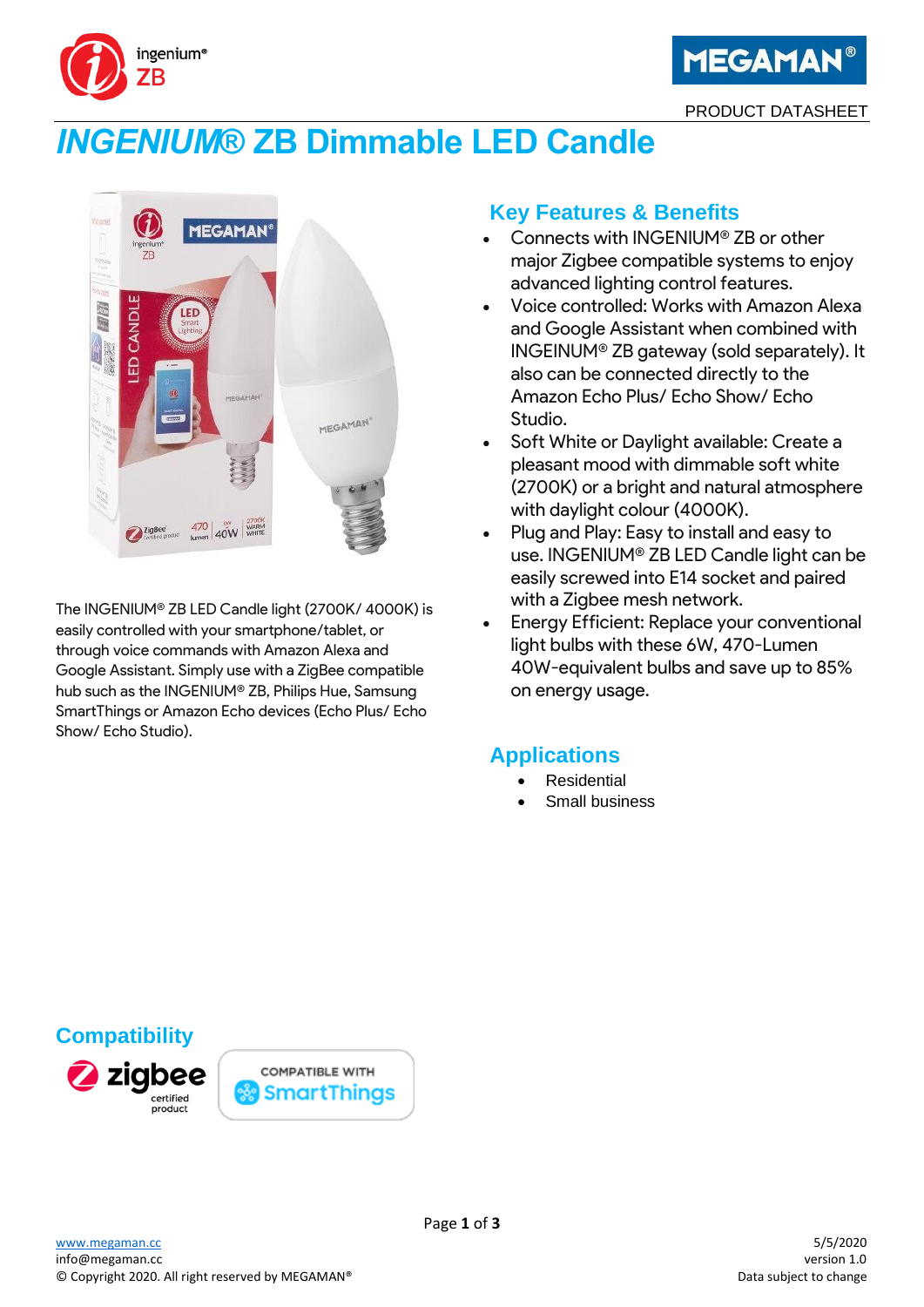

**MEGAMAN®** 

PRODUCT DATASHEET

# **GENERAL INFORMATION**

| Input Voltage / Frequency  | 220-240 VAC 50/60Hz                                                                                                                                            |
|----------------------------|----------------------------------------------------------------------------------------------------------------------------------------------------------------|
| <b>Energy Label Rating</b> | A+                                                                                                                                                             |
| Power                      | 6W                                                                                                                                                             |
| <b>Standby Power</b>       | < 0.5W                                                                                                                                                         |
| <b>Power Factor</b>        | > 0.5                                                                                                                                                          |
| <b>Luminous Flux</b>       | 470lm                                                                                                                                                          |
| <b>Beam Angle</b>          | $180^\circ$                                                                                                                                                    |
| <b>Dimmable</b>            | Yes <sup>*</sup>                                                                                                                                               |
| Protocol                   | Zigbee                                                                                                                                                         |
| <b>Frequency Band</b>      | $2400 - 2483.5$ MHz                                                                                                                                            |
| <b>Colour Temperature</b>  | 2700K or 4000K                                                                                                                                                 |
| <b>CRI</b>                 | $\geq 80$                                                                                                                                                      |
| <b>Colour Consistency</b>  | $SDCM \leq 6$                                                                                                                                                  |
| Number of Switching        | > 100000                                                                                                                                                       |
| Cycles                     |                                                                                                                                                                |
| <b>Starting Time [sec]</b> | < 0.5                                                                                                                                                          |
| Lifetime L70 B50 at 25°C   | >20000 hrs                                                                                                                                                     |
| Operating temperature      | $-20^{\circ}$ C $-40^{\circ}$ C                                                                                                                                |
| Approvals                  | IEC/EN 62560, IEC/EN 62493, EN 300328, EN 62479<br>EN 301489-1, EN 301489-17, EN 55015, IEC/EN 61547, IEC/EN<br>61000-3-2, IEC/EN 61000-3-3, Zigbee Light Link |

\*Not Compatible with Wall Dimmers

## **PRODUCT INFORMATION**

| Model No.                          | MM Code            | Cap Base        | Colour<br>Temperature |
|------------------------------------|--------------------|-----------------|-----------------------|
| LC201060/dm/z1-OPv00<br>+E14+2700K | 406320/<br>MM10671 | F <sub>14</sub> | 2700K                 |
| LC201060/dm/z1-OPv00<br>+E14+4000K | 406322/<br>MM10672 | F <sub>14</sub> | 4000K                 |

#### **DIMENSIONS & WEIGHT**

| Model No.                      | н   |    | Weight |  |  |  |  |
|--------------------------------|-----|----|--------|--|--|--|--|
|                                | mm  | mm |        |  |  |  |  |
| LC201060/dm/z1-OPv00+E14+2700K | 109 | 37 | 60     |  |  |  |  |
| LC201060/dm/z1-OPv00+E14+4000K | 109 | 37 | 60     |  |  |  |  |